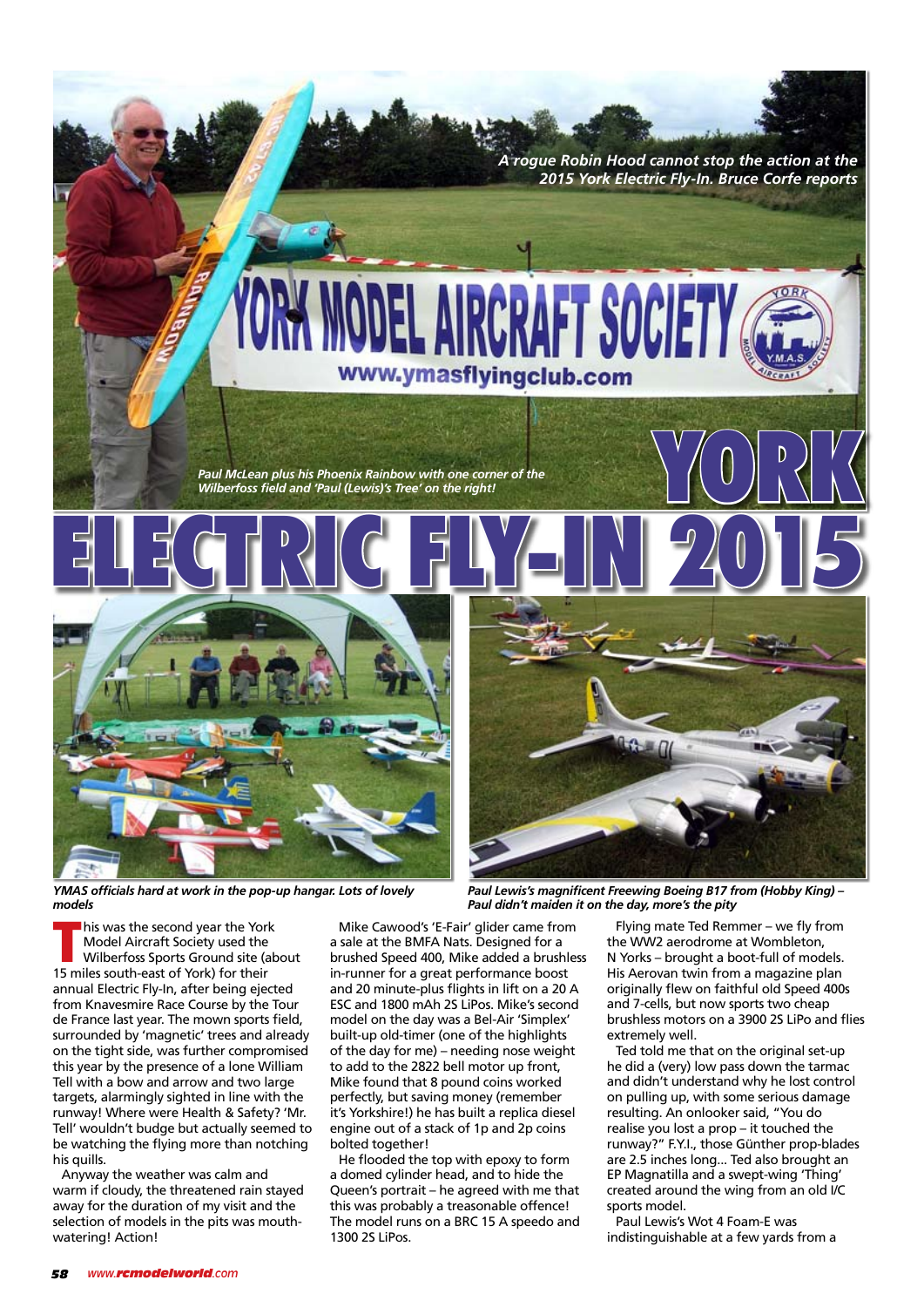## *flight lines*



*I blame nerves for the quality of this shot of the Lone Archer aiming for the flight line. Luckily, he was a lousy shot too*



*Tony Oliver with his 22" own-design Depron pusher-prop Gloster Javelin – great little flyer (nearly said "so's the model" – Cheers Tony and thanks for all the info!)*



*Dave Langley's Ultimate is a great performer in the air – terrific one-piece aerobat for the back of the car*



*Dave Langley's E-flite Ultimate 20-300 bipe, standard set-up but with a Turnigy outrunner*



*Poor Barry Hurst rescues his broken and smoking model from 'Barry's Tree'*

built-up example also present. The Foam-E was the first casualty of the day, ending in what is now 'Paul's Tree', luckily with negligible damage. Paul's magnificent Freewing Boeing B17 from Hobby King just required the addition of a battery and Rx, but was destined not to make its maiden flight at the show. It looked great on the ground, though. Paul's big Pegasus glider reached spectacular heights in quick time and stayed there thermalling for ages.

Ray Smith flew a Dave Smith Models Panther fun-fly, inherited as a partially built kit and converted from the intended I/C motor to a Pulso 28-26 1130 KV out-runner. This is a big model and was probably designed for a .46 2-stroke or similar. It flew brilliantly on the brushless set-up with two parallel 2200 3S LiPos giving extra duration. Paul McLean's venerable yellow and blue



*Barry Hurst's large E-flite Extra – damage was more or less limited to the loss of the wing and is repairable. The model runs a Turnigy G45 motor and 70 A ESC on 4S LiPos*

Rainbow old-timer is a built-up balsa ARTF from Phoenix Kits and is a good-looking model. It flies a treat on a 2200 3S battery.

Barry Hurst flew his slinky black Hobby King Tricopter with skill on three 28/32 motors and an HK control board but then became casualty no. 2 when his large E-flite Extra 300 hit a (different) tree on approach with a resounding 'crack'. Damage was more or less limited to the removal of one wing but the big LiPo shot forward and sustained considerable damage on hitting the rear of the motor. This resulted in something of a spectacle as the model, still up the tree with Barry jumping up and down under it, started emitting clouds of smoke! A reminder that LiPos don't fare well in crashes! Barry hopes to repair the model which uses a Turnigy G45 motor and 70 A ESC on 5000 mAh 4S LiPos.



*Tony Oliver's Lightning also runs a rewound 10 g outrunner, 10 A ESC and 800 mAh 2S LiPos, as does his Javelin*



*A reminder that 5000 mAh LiPos don't fare well in crashes – lots of smoke but no fire, luckily. The battery hit the back of the motor in the crash*

## Lots of Jets!

Tony Oliver brought a bunch of models. His 22" O/D Depron pusher-prop Gloster Javelin was first off, and the little scale model flew very well. Tony has plans available, drawn from enlarged 3-views. It was very stable despite having no dihedral – Tony explained to me the aerodynamics of how the sweepback gives stability. The model has a 'rewound cheapo 10 g outrunner', 10 A ESC and 800 mAh 2S LiPos. Tony's scale Lightning used the same kit and flew almost as well as the Javelin.

The bright orange Multiplex Funjet also belonged to Tony Oliver. With a 400 W Keda motor on 3S 2200 mAh LiPos and a 5" x 5" prop, the little foamy has been clocked at 119 mph (Tony tells me that the speed was measured by filming a video and using software to analyse the Doppler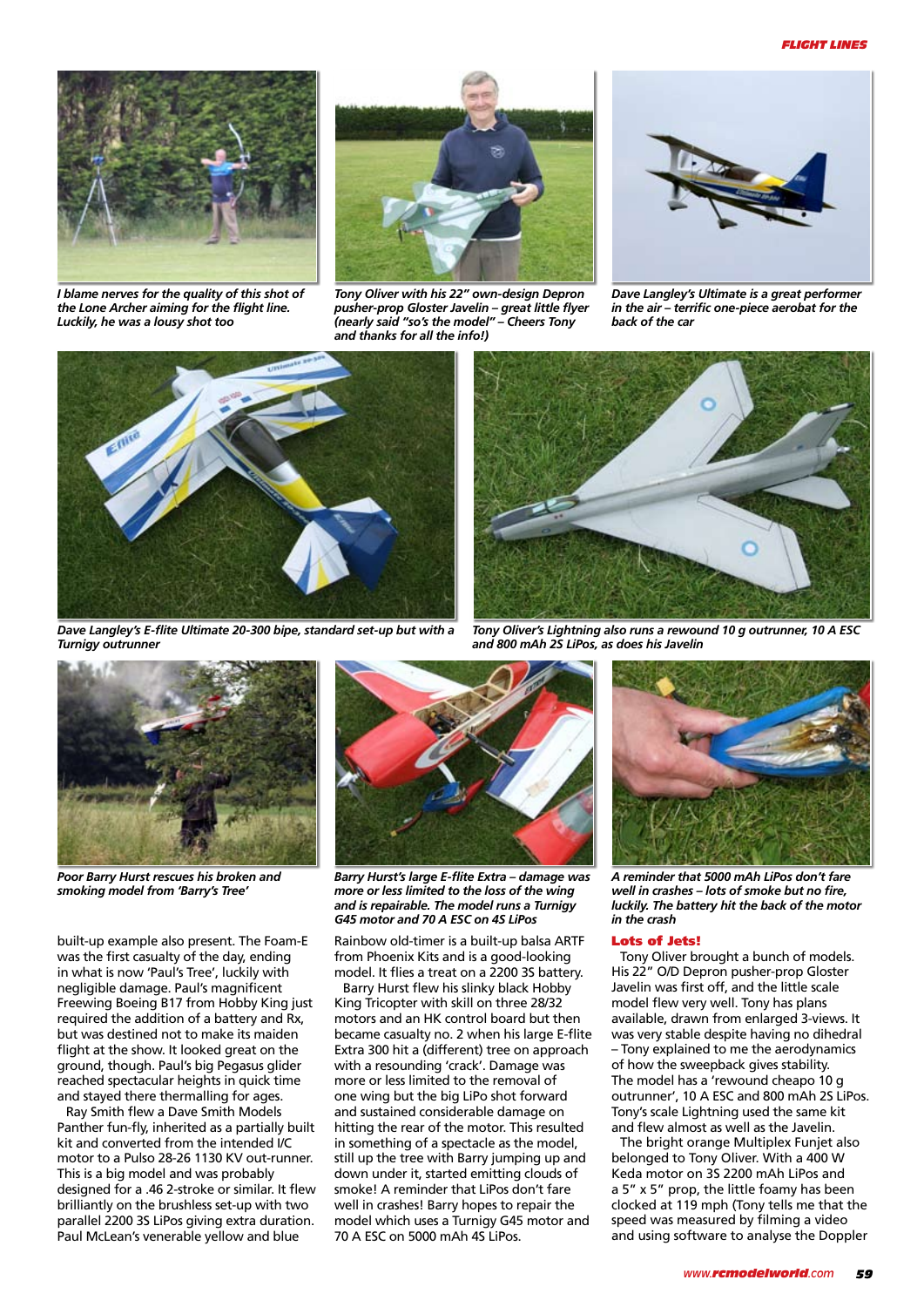

*Dave Langley's big yellow Sukhoi Su-26m, minus its canopy which blew off in flight. Great aerobatic ship*



*Built-up twin-boom pusher Pushy Cat 'prop-jet' from Dave Sanderson – great performer, re-engined from brushed to brushless power*



*Sandy's Parkzone Habu ready for the off on its bungee ramp, sporting USAF Thunderbirds livery*

OSO

*Ted Remmer's Aerovan twin from a magazine plan sports two cheap brushless motors on a 3900 2S LiPo and flies extremely well*



*Mike Cawood's Bel-Air 'Simplex' old-timer – stately performer on a brushless 2822 bell-motor*



*Tony Oliver's Multiplex Funjet has a 400W Keda motor on 3S 2200 mAh LiPos and a 5" x 5" prop – it goes like stink!*



*The Habu has the optional retracts which handle grass landings well but it prefers the bungee for take-off*

effect on the soundtrack. Clever or what?). The finish was achieved by sanding and acrylic spray.

Tony's nephew, Jason Rigg, flew his standard Multiplex Fun Cub energetically, and the oversize balloon wheels suited the grass strip perfectly. It uses the popularsized 2200 3S LiPos.

There were a number of other jet-type models present. In addition to Tony Oliver's Funjet, YMAS member Dave Sanderson brought a Pushy Cat – a builtup twin-boom pusher 'prop-jet' from a plan originating in A.N. Other place. Sandy's model goes like stink and looks great in the air. I think it, too, has been re-motored from brushed days. It went

totally vertical from Ray Smith's hand launch (intentional I'm sure).

In looking up the model on Google I discovered several things including the fact that it is loosely based on the only pusher craft to win the Reno F1 Air Races, and for those who like me find less time for building than flying (as I may have mentioned before, the trouble with being retired is you never get a day off...) Hobby King have a built-up version available at a reasonable price.

Sandy's other jet, an F16 look-alike, is in fact a very nice foam Habu from Parkzone. He has added the optional retracts to the standard set-up and always launches from a bungee and ramp to good effect. The

model screams around the sky at great speed in a fairly noisy manner but slows down nicely for a wheels-down landing in the grass.

Dave Langley has self-launched his Vampire many times at the club field, but in front of a crowd it went horribly wrong and cart-wheeled in: casualty number three. Dave was back in the air in minutes with his E-flite Ultimate 20-300 bipe, standard set-up but with a more cost-effective option than the specified E-flite motor. Casualty three-and-a-half occurred when the large cockpit and hatch cover from Dave's big yellow Sukhoi Su-26m blew off – a search party had not recovered it when I left.